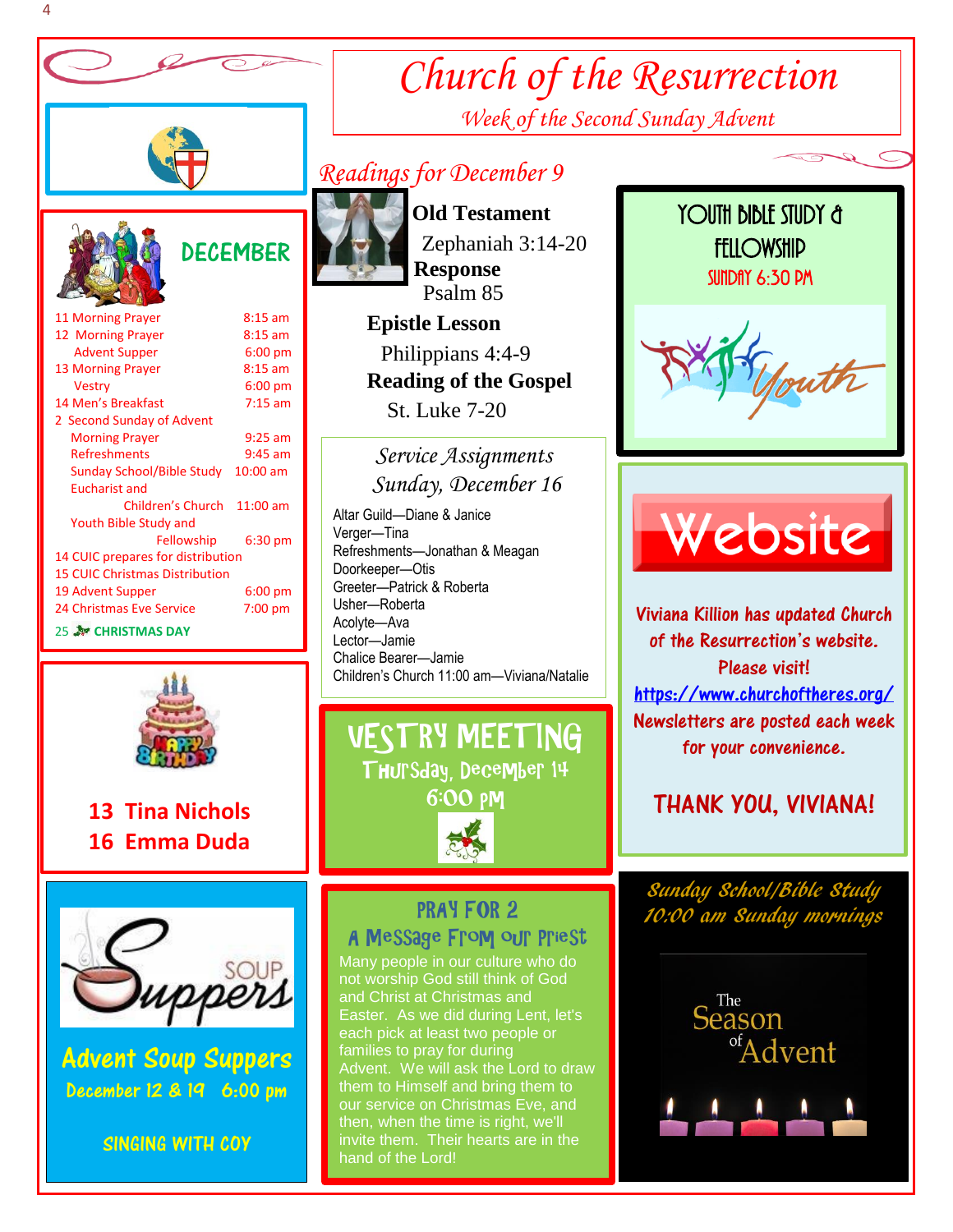

# *Church of the Resurrection*

#### **Missions**

- REC Diocese of Croatia and the Right Rev. Jasmin Milic
- The Anglican Relief and Development Fund
- The Anglican Diocese of Quincy and Bishop Alberto Morales
- The World-wide Anglican Communion

#### **Requests**

- Captain Robin M. Cathcart
- The Albert and Doan Families
- Deann Otis
- Leslie Sallstrom
- Betty Harris
- Chelcie Daniels
- Evelyne Simpson

**LET US PRAY FOR**

- Fr. Damien Grout
- Norine
- Dr. Bob Stevens
- Fred Dallas
- Cory Darden
- Betty Morado
- Linda Nelson - Brittanie Castillo
- Hays Wallace
- The Greer Family
- Leslie Sallstrom
- Cory Darden
- Betty Morado
- Barbara Dubcek
- Angie
- The Zucka Family
- Ryan and Laura
- Pastor Keenan
- James Family
- **Military**
- Chase Fleming
- Our Servicemen deployed in Afghanistan and

I

Elsewhere

### **Issues**

- Persecuted Church in Southern Sudan, Syria, Pakistan, Turkey, Iraq and Egypt
- The peace of Jerusalem
- American troops deployed in
- Afghanistan and elsewhere around the world

### **Deaths**

- Former President George H. W. Bush

|             | <b>Refreshments</b> | <b>Doorkeeper</b> | Greeter         | Usher       | <b>Acolyte</b> | Lector | <b>Chalice</b> | Children's          |
|-------------|---------------------|-------------------|-----------------|-------------|----------------|--------|----------------|---------------------|
| <b>Date</b> |                     |                   |                 |             |                |        | <b>Bearer</b>  | <b>Church 11:00</b> |
| Dec. 16     | Jonathan & Meagan   | Otis              | Patrick & Diane | Roberta     | Ava            | Jamie  | Jamie          | Viviana/Natalie     |
| Dec. 23     | Tina & Janice       | Don E.            | Judv            | Don E.      | Ethan          | Rav    | Don V.         | Crystal/Joshua      |
| Dec. 30     | No Sunday School    | Jonathan          | Cathy           | <b>Otis</b> | Tanner         | Liz    | Ed             | Jennifer/Abby       |



# CHRISTMAS EVE SERVICE DECEMBER 24, 7:00 PM



### **ADVENT OFFERINGS**

During Advent, we will be collecting two special offerings.

The first is for elderly clergy who served in the REC years ago before there was a pension fund. The offering benefits them and their families.

The second is for four mission projects in the REC.

- 1) To send Fr. Robert Gresser to teach during the Spring of 2019 at the Anglican Theological College in northern Malawi
- 2) For a printing and publishing center for the REC in Cuba
- 3) To support Fr. Marc Jankowski in his ministry in northwestern **Germany**
- 4) To help with the purchase of a building for the parish of Christ the King in Croatia.

You can learn more about both of these offerings from the brochures available at church this Sunday. The goal for each offering is \$500.